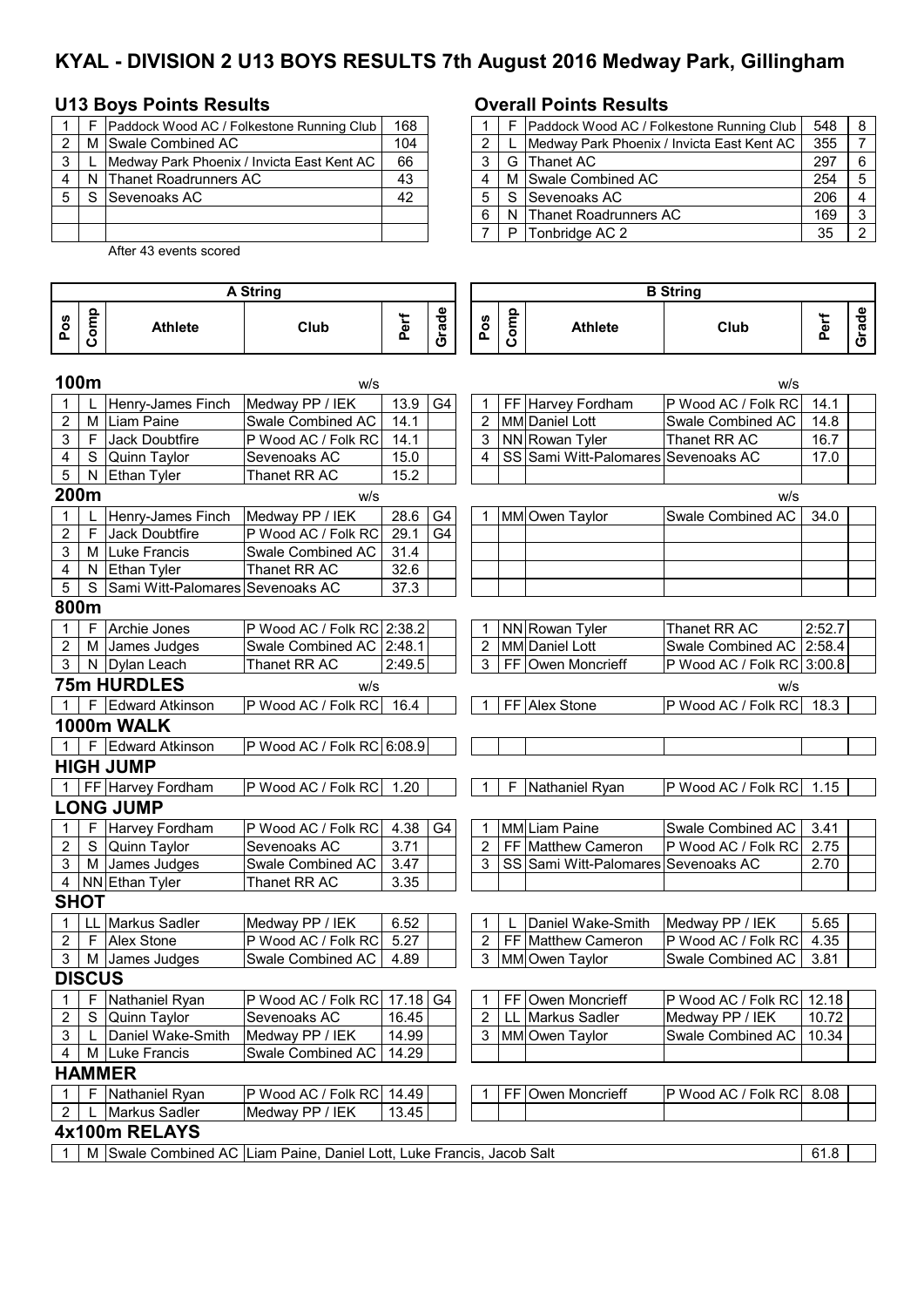# **KYAL - DIVISION 2 U15 BOYS RESULTS 7th August 2016 Medway Park, Gillingham**

## **U15 Boys Points Results Overall Points Results**

|                | G | Thanet AC                                  | 101 |   | Paddock Wood AC / F  |
|----------------|---|--------------------------------------------|-----|---|----------------------|
| $\overline{2}$ |   | Medway Park Phoenix / Invicta East Kent AC | 66  | ◠ | Medway Park Phoenix  |
| 3              |   | Paddock Wood AC / Folkestone Running Club  | 55  |   | G IThanet AC         |
|                |   | Thanet Roadrunners AC                      | 47  |   | M Swale Combined AC  |
| 5              |   | M Swale Combined AC                        | 37  | 5 | S Sevenoaks AC       |
| 6              |   | Sevenoaks AC                               | 29  | 6 | N Thanet Roadrunners |
|                | D | Tonbridge AC 2                             | 15  |   | Tonbridge AC 2       |
|                |   |                                            |     |   |                      |

After 43 events scored

### **Pos Comp** Athlete **Club Perf Grade Pos Comp Athlete Club Perf Grade 100m** w/s w/s 1 G William Jennings Thanet AC 12.4 G4 1 GG Aston Fredericks Thanet AC 13.0 2 | N Ethan Brooks | Thanet RR AC | 12.8 | | 2 NN Calum Nagle | Thanet RR AC | 13.6 3 P Tobi Akioye Tonbridge AC 2 13.8 4 M Reece Paine Swale Combined AC 14.1 **200m** w/s w/s 1 G Connor Neal Thanet AC 1 24.5 G3 1 1 GG George Seery Thanet AC 26.7 2 S Sebastian Burke Sevenoaks AC 25.8 | 2 NN Calum Nagle Thanet RR AC 29.3 3 N Ethan Brooks Thanet RR AC 26.5 4 P Tobi Akioye Tonbridge AC 2 29.4 **800m** 1 L Charlie Brisley Medway PP / IEK 2:14.8 G4 1 LL Sam Newson Medway PP / IEK 2:43.1 2 S Sebastian Burke Sevenoaks AC 2:21.6 3 M Ben Shawsmith Swale Combined AC 2:31.3 **80m HURDLES** w/s w/s 1 G George Seery Thanet AC 12.8 G4 2 | L | Luke Mellor | Medway PP / IEK | 14.3 **HIGH JUMP** 1 L Luke Mellor Medway PP / IEK 1.69 G2 **LONG JUMP** 1 G Connor Neal Thanet AC 1 5.20 G4 1 GG Aston Fredericks Thanet AC 1.4.46 2 N Ethan Brooks Thanet RR AC 4.72 2 NN Calum Nagle Thanet RR AC 4.36 3 | F Jacob Glynn P Wood AC / Folk RC | 4.29 | 3 | MM Ben Shawsmith Swale Combined AC | 2.75 4 | M Reece Paine | Swale Combined AC | 4.08 **SHOT** 1 S Sebastian Burke Sevenoaks AC 10.01 2 | L Luke Mellor Medway PP / IEK 9.12 3 G Jack Seery Thanet AC 7.70  $4 \mid F \mid$ Drew Parker | P Wood AC / Folk RC 7.62 **HAMMER** 1 | F | Drew Parker P Wood AC / Folk RC | 23.05 | | | 1 | FF | Jacob Glynn | P Wood AC / Folk RC | 14.74  $2 \mid L$  Isaac Thomas Medway PP / IEK 14.45 **JAVELIN** 1 F Jacob Glynn P Wood AC / Folk RC 23.75 1 FF Drew Parker P Wood AC / Folk RC 13.38<br>2 M Reece Paine Swale Combined AC 20.85 2 M Reece Paine Swale Combined AC 20.85 3 | L Isaac Thomas Medway PP / IEK 13.96 **RELAYS 4x100m**<br>1 | G | Thanet AC 1 | G |Thanet AC |Connor Neal, William Jennings, Aston Fredericks, Jack Seery | 51.8 **4x300m A String B String**

| ___ |            |                                                                                                           |              |  |
|-----|------------|-----------------------------------------------------------------------------------------------------------|--------------|--|
|     | ner<br>¬៶. | .<br>$\sim$<br>seerv<br>Willian<br>√ack.<br>nnnas<br>nn<br>$\sim$<br>Nea.<br>eni<br>eorge.<br>Seen v<br>. | ◡.∠<br>- - - |  |

|                | G  | Thanet AC                                  | 101 |  |   | Paddock Wood AC / Folkestone Running Club  | 548 |  |
|----------------|----|--------------------------------------------|-----|--|---|--------------------------------------------|-----|--|
| $\overline{2}$ |    | Medway Park Phoenix / Invicta East Kent AC | 66  |  |   | Medway Park Phoenix / Invicta East Kent AC | 355 |  |
| 3              |    | Paddock Wood AC / Folkestone Running Club  | 55  |  |   | G Thanet AC                                | 297 |  |
| 4 I            |    | N Thanet Roadrunners AC                    | 47  |  |   | M Swale Combined AC                        | 254 |  |
| 5              | M  | Swale Combined AC                          | 37  |  |   | S Sevenoaks AC                             | 206 |  |
| 6              | -S | Sevenoaks AC                               | 29  |  |   | N Thanet Roadrunners AC                    | 169 |  |
|                | P  | Tonbridge AC 2                             | 15  |  | P | Tonbridge AC 2                             | 35  |  |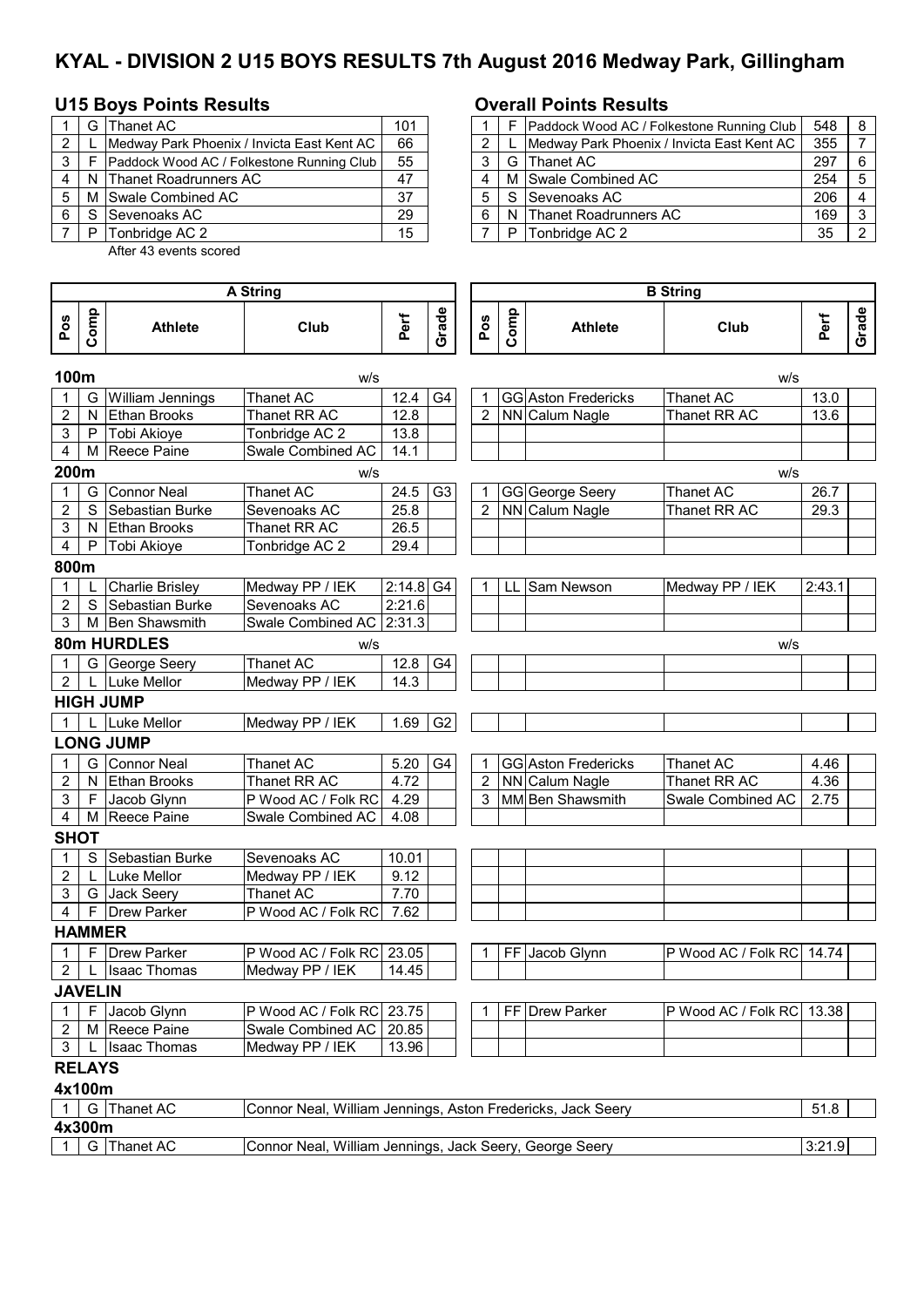# **KYAL - DIVISION 2 U13 GIRLS RESULTS 7th August 2016 Medway Park, Gillingham**

# **U13 Girls Points Results Overall Points Results**

|  | Paddock Wood AC / Folkestone Running Club  | 142 |   |   | Paddock Wood AC / Folke  |
|--|--------------------------------------------|-----|---|---|--------------------------|
|  | Medway Park Phoenix / Invicta East Kent AC | 93  |   |   | Medway Park Phoenix / Ir |
|  | Sevenoaks AC                               | 86  |   |   | G Thanet AC              |
|  | M Swale Combined AC                        | 76  |   |   | M Swale Combined AC      |
|  | G Thanet AC                                | 76  | 5 |   | Sevenoaks AC             |
|  | <b>Thanet Roadrunners AC</b>               | 25  | 6 |   | Thanet Roadrunners AC    |
|  |                                            |     |   | P | Tonbridge AC 2           |

After 43 events scored

### **Pos Comp Athlete Club Perf Grade Pos Comp** Athlete | Club **Perf Grade A String B String**

## **75m**

| 1                       | S             | Georgina Burke       | Sevenoaks AC               | 11.1        | G4             | 1              |             | SS Rosie Donohoe     | Sevenoaks AC               | 11.1   | G4             |
|-------------------------|---------------|----------------------|----------------------------|-------------|----------------|----------------|-------------|----------------------|----------------------------|--------|----------------|
| $\overline{2}$          | М             | Amelia Williams      | Swale Combined AC          | 11.2        | G <sub>4</sub> | $\overline{2}$ |             | MM Isobel Martin     | Swale Combined AC          | 11.8   |                |
| 3                       |               | F   Macey Forster    | P Wood AC / Folk RC        | 11.6        |                | 3              |             | FF Catrina MacArthur | P Wood AC / Folk RC        | 11.8   |                |
| 4                       |               | Amira Thomas         | Medway PP / IEK            | 11.6        |                | 4              |             | LL Alice Gyde        | Medway PP / IEK            | 12.5   |                |
|                         | 150m          |                      | W/S                        |             |                |                |             |                      | w/s                        |        |                |
| $\mathbf{1}$            |               | SS Georgina Burke    | Sevenoaks AC               | 21.9        | G4             | 1              | $\mathbf S$ | Rosie Donohoe        | Sevenoaks AC               | 22.5   |                |
| $\mathbf 2$             | F.            | <b>Grace King</b>    | P Wood AC / Folk RC        | 22.2        | G <sub>4</sub> | $\overline{2}$ |             | FF Maia Hyland       | P Wood AC / Folk RC        | 24.5   |                |
| 3                       |               | G Abigail Debling    | <b>Thanet AC</b>           | 23.6        |                |                |             |                      |                            |        |                |
| 4                       | $\mathbf{L}$  | Amira Thomas         | Medway PP / IEK            | 23.7        |                |                |             |                      |                            |        |                |
|                         | 800m          |                      |                            |             |                |                |             |                      |                            |        |                |
| 1                       |               | Jildou Chappell      | Medway PP / IEK            | $2:39.6$ G4 |                | 1              |             | LL Jamie Smith       | Medway PP / IEK            | 2:56.5 |                |
| $\overline{2}$          | F             | Libby Turbutt        | P Wood AC / Folk RC 2:49.3 |             |                | 2              |             | NN Darcey Hobbs      | Thanet RR AC               | 3:09.0 |                |
| 3                       |               | N Isobel Tyler       | Thanet RR AC               | 3:05.7      |                | 3              |             | FF Emma Yates        | P Wood AC / Folk RC 3:12.2 |        |                |
|                         |               | S Robin Zijdenbos    | Sevenoaks AC               | dnf         |                |                |             |                      |                            |        |                |
|                         |               | 70m HURDLES          | W/S                        |             |                |                |             |                      | w/s                        |        |                |
| 1                       | F.            | <b>Macey Forster</b> | P Wood AC / Folk RC        | 13.8        |                |                |             | FF Mollie Dew        | P Wood AC / Folk RC        | 16.0   |                |
| $\overline{2}$          |               | Jamie Smith          | Medway PP / IEK            | 14.0        |                |                |             |                      |                            |        |                |
| 3                       | М             | <b>Isobel Martin</b> | Swale Combined AC          | 14.6        |                |                |             |                      |                            |        |                |
| 4                       |               | S   Dulcie Pascual   | Sevenoaks AC               | 19.7        |                |                |             |                      |                            |        |                |
|                         |               | 1000m WALK           |                            |             |                |                |             |                      |                            |        |                |
| 1                       | м             | Zoe Francis          | Swale Combined AC 6:30.4   |             |                |                |             |                      |                            |        |                |
| 2                       | F.            | Catrina MacArthur    | P Wood AC / Folk RC 6:35.0 |             |                |                |             |                      |                            |        |                |
| 3                       | G             | Jessica Francis      | <b>Thanet AC</b>           | 6:46.3      |                |                |             |                      |                            |        |                |
|                         |               | <b>HIGH JUMP</b>     |                            |             |                |                |             |                      |                            |        |                |
| 1                       |               | Jamie Smith          | Medway PP / IEK            | 1.25        | G <sub>4</sub> |                |             |                      |                            |        |                |
| 2                       |               | M Zoe Francis        | Swale Combined AC          | 1.20        |                |                |             |                      |                            |        |                |
| 3                       |               | G Abigail Debling    | Thanet AC                  | 1.20        |                |                |             |                      |                            |        |                |
| 4                       | F.            | <b>Grace King</b>    | P Wood AC / Folk RC        | 1.15        |                |                |             |                      |                            |        |                |
|                         |               | <b>LONG JUMP</b>     |                            |             |                |                |             |                      |                            |        |                |
| 1                       |               | SS Rosie Donohoe     | Sevenoaks AC               | 3.73        |                | 1              | S           | Robin Zijdenbos      | Sevenoaks AC               | 3.56   |                |
| $\overline{c}$          |               | Amira Thomas         | Medway PP / IEK            | 3.68        |                | $\overline{2}$ |             | MM Zoe Francis       | Swale Combined AC          | 3.24   |                |
| 3                       | F             | <b>Libby Turbutt</b> | P Wood AC / Folk RC        | 3.56        |                | 3              | LL.         | Alice Gyde           | Medway PP / IEK            | 3.22   |                |
| 4                       | м             | <b>Isobel Martin</b> | Swale Combined AC          | 3.39        |                | 4              |             | FF Mollie Dew        | P Wood AC / Folk RC        | 3.21   |                |
| 5                       |               | NN Darcey Hobbs      | Thanet RR AC               | 2.88        |                | 5              |             | N Isobel Tyler       | Thanet RR AC               | 2.66   |                |
| 6                       | G             | Jessica Francis      | Thanet AC                  | 2.16        |                |                |             |                      |                            |        |                |
|                         | <b>SHOT</b>   |                      |                            |             |                |                |             |                      |                            |        |                |
| 1                       |               | GG Lily Murray       | <b>Thanet AC</b>           | 6.88        | G4             | 1              |             | G Abigail Debling    | <b>Thanet AC</b>           | 6.71   | G <sub>4</sub> |
| 2                       |               | M Amelia Williams    | Swale Combined AC          | 5.78        |                | 2              |             | FF Lilie Moncrieff   | P Wood AC / Folk RC        | 4.76   |                |
| 3                       | F.            | Ellie Burke          | P Wood AC / Folk RC        | 5.23        |                | 3              | S           | Emma Goodwin         | Sevenoaks AC               | 3.83   |                |
| 4                       |               | SS Lauren Brazenell  | Sevenoaks AC               | 3.83        |                |                |             |                      |                            |        |                |
|                         | <b>DISCUS</b> |                      |                            |             |                |                |             |                      |                            |        |                |
| 1                       | G             | <b>Lily Murray</b>   | Thanet AC                  | 20.56 G2    |                |                |             | GG Jessica Francis   | Thanet AC                  | 12.40  |                |
| $\overline{\mathbf{c}}$ | F.            | Ellie Burke          | P Wood AC / Folk RC        | 19.21       | G <sub>3</sub> | 2              |             | FF Lilie Moncrieff   | P Wood AC / Folk RC        | 10.39  |                |
|                         |               |                      |                            |             |                |                |             |                      |                            |        |                |

|                |    | Paddock Wood AC / Folkestone Running Club  | 142 |  | Paddock Wood AC / Folkestone Running Club  | 548 | 8 |
|----------------|----|--------------------------------------------|-----|--|--------------------------------------------|-----|---|
| $\overline{2}$ |    | Medway Park Phoenix / Invicta East Kent AC | 93  |  | Medway Park Phoenix / Invicta East Kent AC | 355 |   |
| 3 I            | -S | <b>Sevenoaks AC</b>                        | 86  |  | G Thanet AC                                | 297 |   |
| 4 I            |    | M Swale Combined AC                        | 76  |  | M Swale Combined AC                        | 254 |   |
| 4              | G  | lThanet AC                                 | 76  |  | S Sevenoaks AC                             | 206 |   |
| 61             |    | <b>Thanet Roadrunners AC</b>               | 25  |  | N Thanet Roadrunners AC                    | 169 |   |
|                |    |                                            |     |  | P Tonbridge AC 2                           | 35  |   |
|                |    |                                            |     |  |                                            |     |   |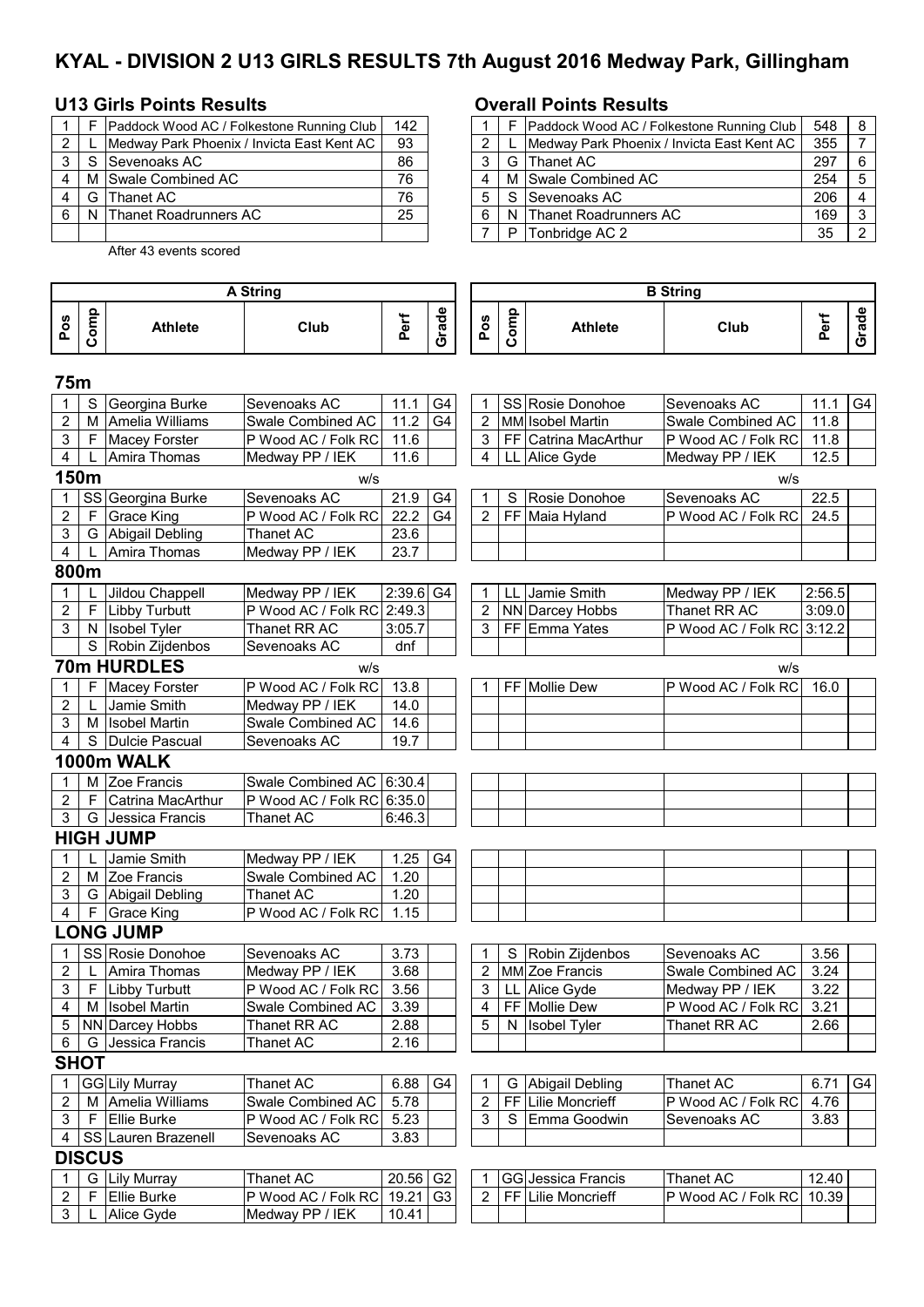# **JAVELIN**

|   | Jildou Chappell     | Medway PP / IEK                    | 19.99 G3 |  |  | ⊩FF Lilie Moncrieff | IP Wood AC / Folk RCI 11.12 |  |
|---|---------------------|------------------------------------|----------|--|--|---------------------|-----------------------------|--|
|   | M I Amelia Williams | <b>Swale Combined AC   15.24  </b> |          |  |  |                     |                             |  |
|   | IMaia Hvland        | IP Wood AC / Folk RCI 14.81        |          |  |  |                     |                             |  |
| G | Lily Murrav         | Thanet AC                          | 8.30     |  |  |                     |                             |  |
|   | Lauren Brazenell    | Sevenoaks AC                       | 5.27     |  |  |                     |                             |  |

|  | 1   FF   Lilie Moncrieff | P Wood AC / Folk RC 11.12 |  |
|--|--------------------------|---------------------------|--|
|  |                          |                           |  |
|  |                          |                           |  |
|  |                          |                           |  |
|  |                          |                           |  |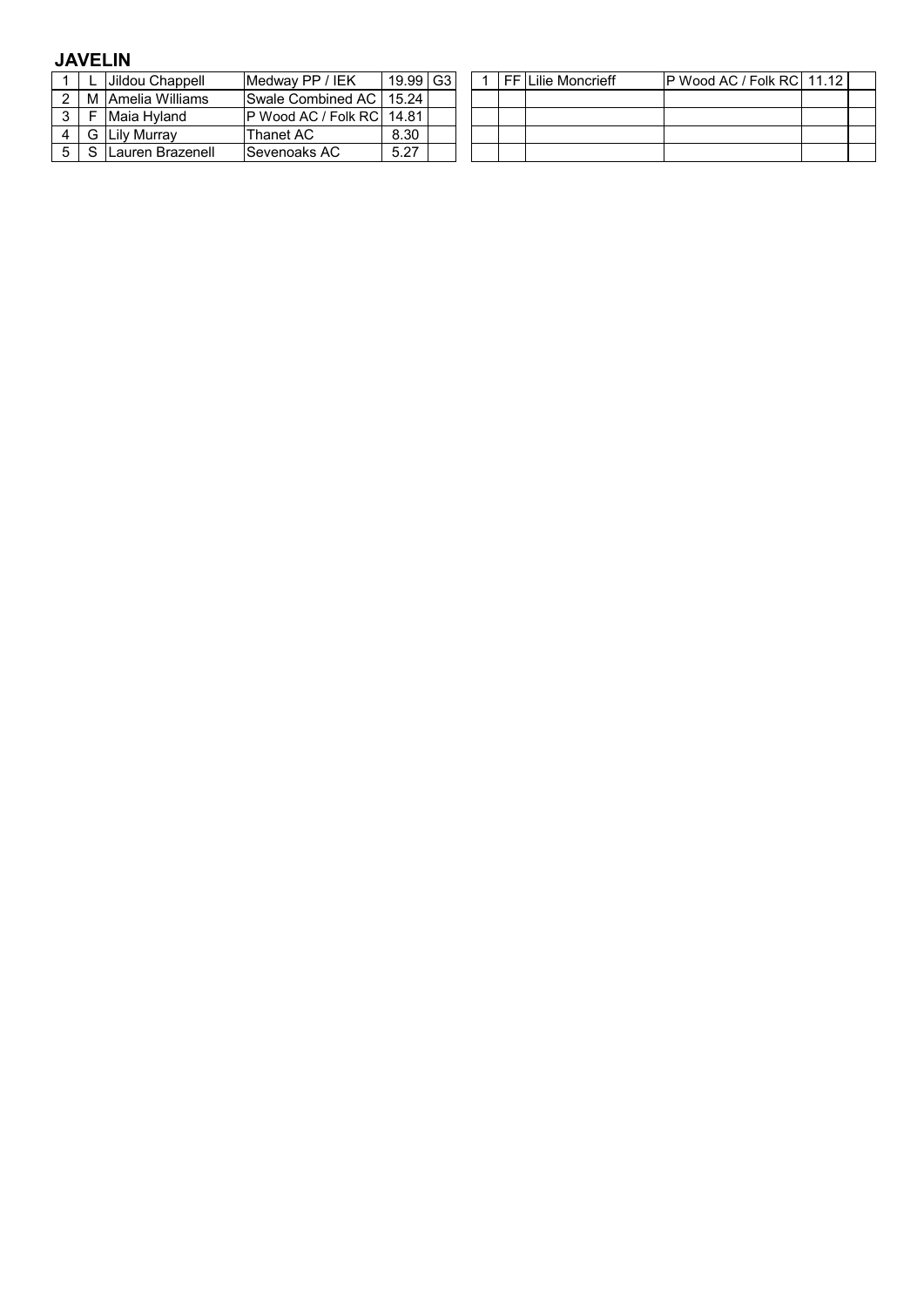# **KYAL - DIVISION 2 U15 GIRLS RESULTS 7th August 2016 Medway Park, Gillingham**

## **U15 Girls Points Results Overall Points Results**

|   | Paddock Wood AC / Folkestone Running Club  | 158 |   | Paddock Wood AC / Folke  |
|---|--------------------------------------------|-----|---|--------------------------|
|   | Medway Park Phoenix / Invicta East Kent AC | 115 |   | Medway Park Phoenix / Ir |
|   | G Thanet AC                                | 110 | 3 | G Thanet AC              |
| 4 | N Thanet Roadrunners AC                    | 44  |   | M Swale Combined AC      |
| 5 | Sevenoaks AC                               | 39  | 5 | Sevenoaks AC             |
| 6 | M Swale Combined AC                        | 27  | 6 | N Thanet Roadrunners AC  |
|   |                                            |     |   | <b>Tonbridge AC 2</b>    |

2 M Lexie Hammon Swale Combined AC 12.71

After 43 events scored

### **Pos Comp** Athlete **Club Perf Grade Pos Comp Athlete Club Perf Grade 100m** w/s w/s 1 G Erin Moses Thanet AC 13.2 G3 1 LL Hannah Scrivens Medway PP / IEK 13.4 G4 2 L Djamilla Nkereuwem Medway PP / IEK 13.3 G4 2 GG Carys Shipton Thanet AC 14.2<br>3 F Lilly Ebsworth P Wood AC / Folk RC 13.4 G4 3 SS Lauren Vallance Sevenoaks AC 14.6 3 F Lilly Ebsworth P Wood AC / Folk RC 13.4 G4 3 SS Lauren Vallance Sevenoaks AC 14.6 4 S Abigail Vallance Sevenoaks AC 14.4 4 FF Jaan-Imelda Sobande P Wood AC / Folk RC 15.0<br>5 N Rebecca Hales Thanet RR AC 14.7 5 N Rebecca Hales Thanet RR AC **200m** w/s w/s 1 G Lucia Gifford-Groves Thanet AC 26.3 G2 1 LL Hannah Scrivens Medway PP / IEK 27.6 G4 2 | L |Djamilla Nkereuwem |Medway PP / IEK | 27.1 | G3 | | 2 | GG Emily Russell | Thanet AC | 27.8 | G4 3 F Lilly Ebsworth P Wood AC / Folk RC 27.6 G4 3 SS Abigail Vallance Sevenoaks AC 30.1<br>3 A N Rebecca Hales Thanet RR AC 30.3 4 FF Caitlin Gallagher P Wood AC / Folk RC 30.4 4 N Rebecca Hales Thanet RR AC 30.3 4 FF Caitlin Gallagher P Wood AC / Folk RC 5 S Lauren Vallance Sevenoaks AC 30.3 **800m** 1 N Beth Williams Thanet RR AC 2:23.6 G3 1 NN Amy Piper Thanet RR AC 2:38.8 2 L Louise Flynn Medway PP / IEK 2:36.2 | 2 LL Isobel Martin Medway PP / IEK 3:03.6 **75m HURDLES** w/s w/s 1 G Erin Moses Thanet AC 12.1 G2 1 GG Emily Russell Thanet AC 12.9 G4 2 | L | Lauren Macey Medway PP / IEK | 12.2 | G2 | | 2 | FF | Jessica Atkinson | P Wood AC / Folk RC | 15.1 3 | F | Katie Lacey | P Wood AC / Folk RC | 13.8 **2000m Walk** 1 F Katie Lacey P Wood AC / Folk RC 14:11.9 1 FF Jessica Atkinson P Wood AC / Folk RC 15:59.9 **HIGH JUMP** 1 L Lauren Macey Medway PP / IEK 1.35 1 LL Louise Flynn Medway PP / IEK 1.30 2 | F Jaan-Imelda Sobande P Wood AC / Folk RC 1.30 **LONG JUMP** 1 L Lauren Macey Medway PP / IEK | 4.43 | | | 1 | GG Abigail Sayer | Thanet AC | 4.20 2 F Lily Ebsworth P Wood AC / Folk RC 4.39 2 S Lauren Vallance Sevenoaks AC 3.92 3 G Emily Russell Thanet AC 4.23 3 FF Jaan-Imelda Sobande P Wood AC / Folk RC 3.49 4 SS Abigail Vallance Sevenoaks AC 4.05 **SHOT** 1 N Rebecca Hales Thanet RR AC 7.13 1 FF Kiera Little P Wood AC / Folk RC 5.96 2 M Lexie Hammon Swale Combined AC 6.93 3 G Katrina Booth Thanet AC 6.91 4 | F |Holly Hannington | P Wood AC / Folk RC | 6.22 5 | L | Hannah Scrivens | Medway PP / IEK | 5.98 **DISCUS** 1 | F Kiera Little P Wood AC / Folk RC 17.70 | | | 1 | FF Delilah Lewis | P Wood AC / Folk RC 9.73 2 M Lexie Hammon Swale Combined AC 17.40<br>3 L Djamilla Nkereuwem Medway PP / IEK 15.95 3 | L Djamilla Nkereuwem Medway PP / IEK | 15.95 4 G Abigail Sayer Thanet AC 15.36 **JAVELIN** 1 FF Kiera Little P Wood AC / Folk RC 15.32 1 F Holly Hannington P Wood AC / Folk RC 13.62 **A String B String**

|                |     | Paddock Wood AC / Folkestone Running Club  | 158 |  |   | Paddock Wood AC / Folkestone Running Club  | 548 | 8 |
|----------------|-----|--------------------------------------------|-----|--|---|--------------------------------------------|-----|---|
| $\overline{2}$ |     | Medway Park Phoenix / Invicta East Kent AC | 115 |  |   | Medway Park Phoenix / Invicta East Kent AC | 355 |   |
| 3 I            | G   | Thanet AC                                  | 110 |  |   | G Thanet AC                                | 297 | 6 |
| 41             | N   | Thanet Roadrunners AC                      | 44  |  |   | M Swale Combined AC                        | 254 |   |
| 5 I            | . S | <b>Sevenoaks AC</b>                        | 39  |  |   | S Sevenoaks AC                             | 206 |   |
| 6.             | м   | Swale Combined AC                          | 27  |  |   | N Thanet Roadrunners AC                    | 169 | ົ |
|                |     |                                            |     |  | P | Tonbridge AC 2                             | 35  |   |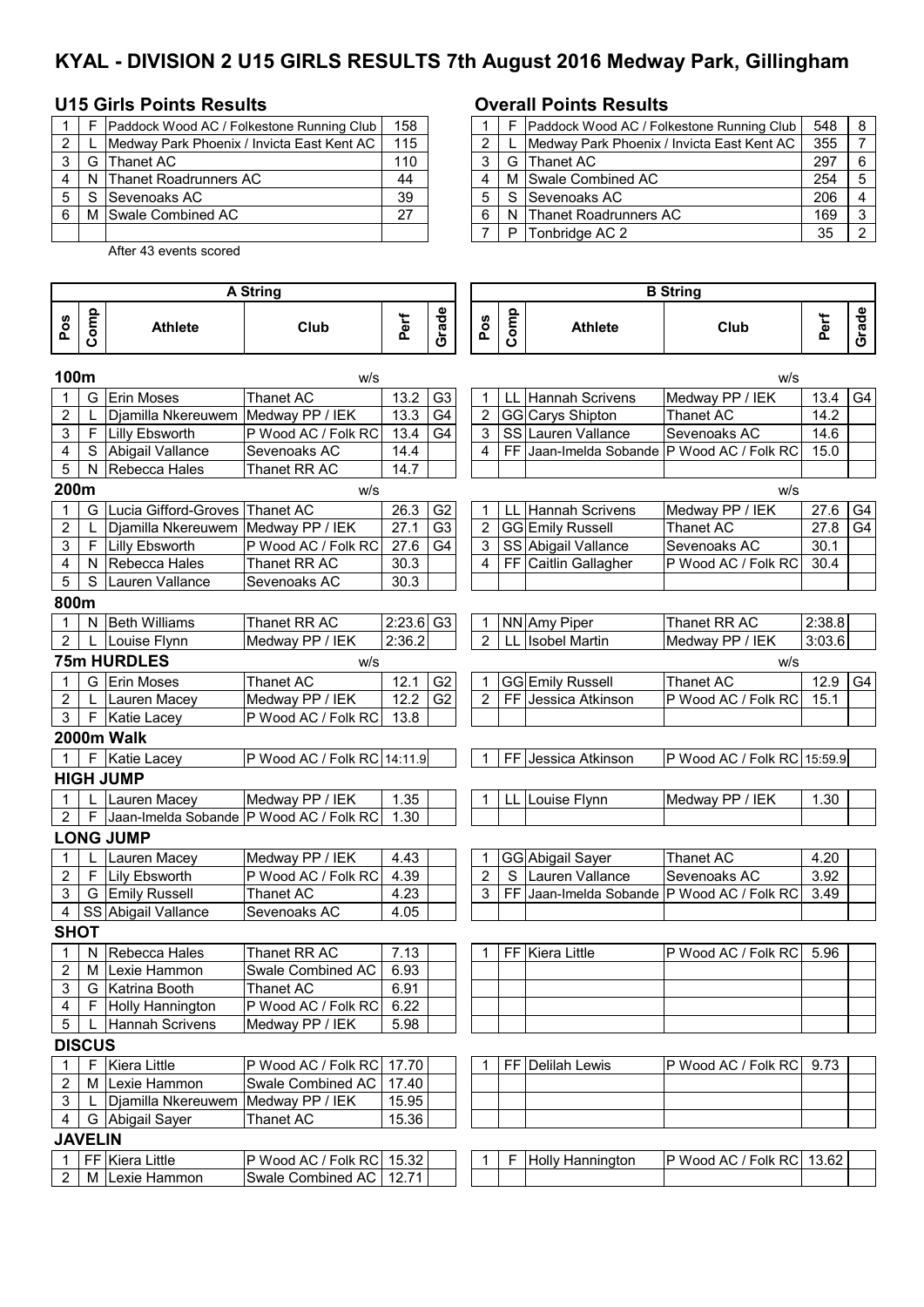# **RELAYS**

**4x100m**

|        | G Thanet AC         | Erin Moses, Carys Shipton, Emily Russell, Lucia Gifford-Groves                                    | 54.2   |  |  |  |  |
|--------|---------------------|---------------------------------------------------------------------------------------------------|--------|--|--|--|--|
|        |                     | 2   F   P Wood AC / Folk RC   Caitlin Gallagher, Delilah Lewis, Katie Lacey, Jessica Atkinson     | 59.7   |  |  |  |  |
| 4x300m |                     |                                                                                                   |        |  |  |  |  |
|        | 1 G Thanet AC       | Katrina Booth, Lucia Gifford-Groves, Erin Moses, Abigail Sayer                                    | 3:07.0 |  |  |  |  |
|        | 2 L Medway PP / IEK | Hannah Scrivens, Djamilla Nkereuwem, Lauren Macey, Louise Flynn                                   | 3:10.3 |  |  |  |  |
|        |                     | 3   F   P Wood AC / Folk RC   Lilly Ebsworth, Jaan-Imelda Sobande, Caitlin Gallagher, Katie Lacey | 3:20.9 |  |  |  |  |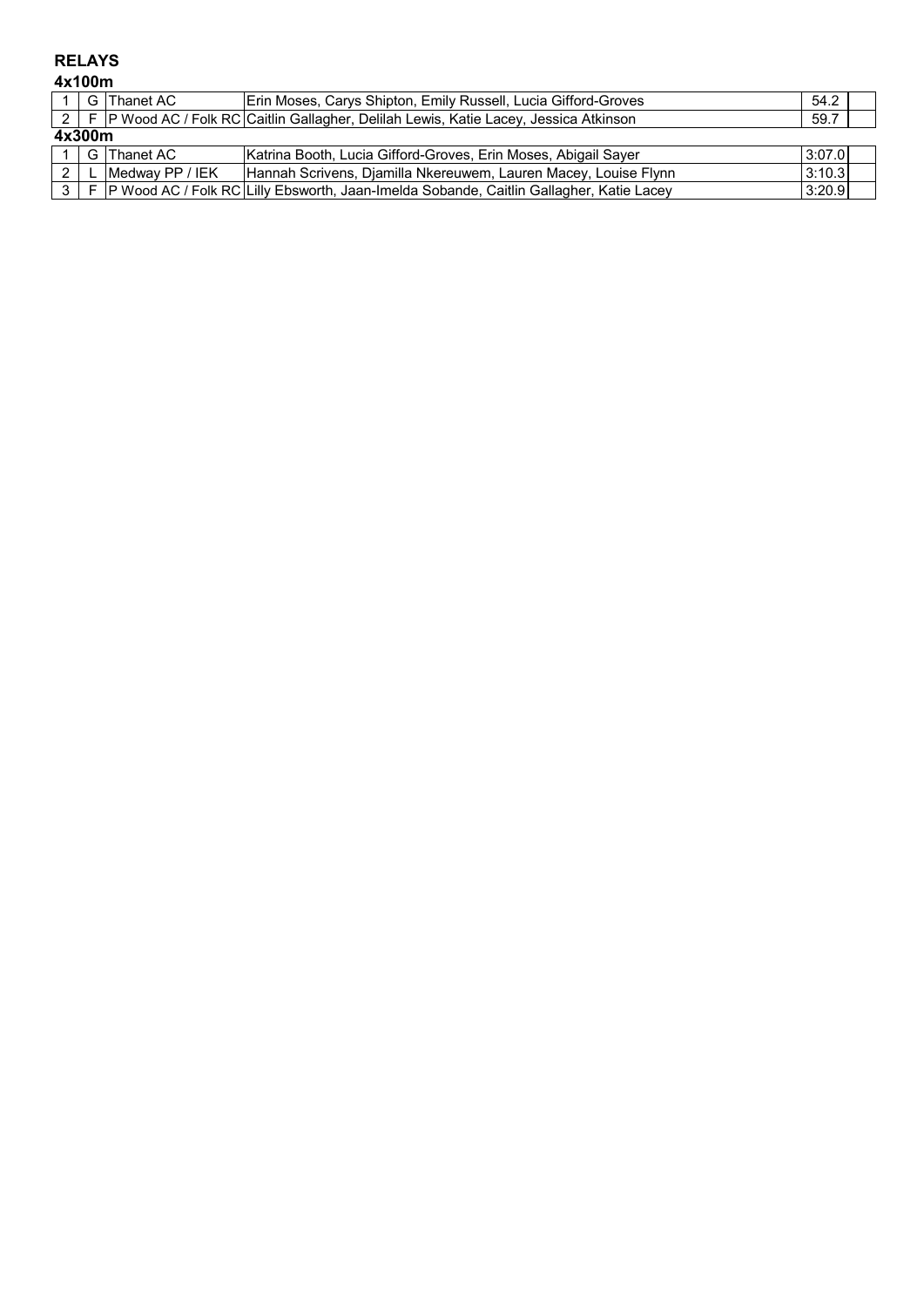|                |                         | <u>NUN-SUUNING NESULTS 7III August 2010 Meuway Park, Gililigilalii</u> |        |                |  |  |  |  |  |  |
|----------------|-------------------------|------------------------------------------------------------------------|--------|----------------|--|--|--|--|--|--|
|                | <b>Athlete</b>          | Club                                                                   | Perf   | Grade          |  |  |  |  |  |  |
|                | U13 Boys                |                                                                        |        |                |  |  |  |  |  |  |
|                | <b>LONG JUMP</b>        |                                                                        |        |                |  |  |  |  |  |  |
| $\mathbf 1$    | <b>Rowan Tyler</b>      | Thanet RR AC                                                           | 2.89   |                |  |  |  |  |  |  |
|                | 2 Jack Doubtfire        | P Wood AC / Folk RC                                                    | ndr    |                |  |  |  |  |  |  |
|                | U15 Boys                |                                                                        |        |                |  |  |  |  |  |  |
| 200m           |                         |                                                                        |        |                |  |  |  |  |  |  |
| $\overline{1}$ | <b>William Jennings</b> | <b>Thanet AC</b>                                                       | 25.7   |                |  |  |  |  |  |  |
|                | <b>LONG JUMP</b>        |                                                                        |        |                |  |  |  |  |  |  |
| $\overline{1}$ | George Seery            | <b>Thanet AC</b>                                                       | 4.83   |                |  |  |  |  |  |  |
|                | <b>U13 Girls</b>        |                                                                        |        |                |  |  |  |  |  |  |
| <b>75m</b>     |                         | w/s                                                                    |        |                |  |  |  |  |  |  |
| $\mathbf{1}$   | <b>Mollie Dew</b>       | P Wood AC / Folk RC                                                    | 12.0   |                |  |  |  |  |  |  |
| $\overline{2}$ | <b>Emma Goodwin</b>     | <b>Sevenoaks AC</b>                                                    | 12.8   |                |  |  |  |  |  |  |
| 800m           |                         |                                                                        |        |                |  |  |  |  |  |  |
| $\mathbf{1}$   | <b>Maddison Sawyer</b>  | Medway PP / IEK                                                        | 2:33.3 | G <sub>3</sub> |  |  |  |  |  |  |
| 2 <sup>1</sup> | Hannah Bennett          | P Wood AC / Folk RC                                                    | 3:02.6 |                |  |  |  |  |  |  |
|                | <b>LONG JUMP</b>        |                                                                        |        |                |  |  |  |  |  |  |
| $\overline{1}$ | Hannah Bennett          | P Wood AC / Folk RC                                                    | 2.80   |                |  |  |  |  |  |  |
|                | <b>JAVELIN</b>          |                                                                        |        |                |  |  |  |  |  |  |
| $\overline{1}$ | <b>Ellie Burke</b>      | P Wood AC / Folk RC                                                    | 6.89   |                |  |  |  |  |  |  |
|                | <b>U15 Girls</b>        |                                                                        |        |                |  |  |  |  |  |  |
| <b>100m</b>    |                         | W/S                                                                    |        |                |  |  |  |  |  |  |
|                | 1 Lucia Gifford-Groves  | Thanet AC                                                              | 13.0   | G <sub>3</sub> |  |  |  |  |  |  |
| $\overline{2}$ | Jade Taylor             | P Wood AC / Folk RC                                                    | 15.0   |                |  |  |  |  |  |  |
| 200m           |                         | W/S                                                                    |        |                |  |  |  |  |  |  |
|                | Katrina Booth           | <b>Thanet AC</b>                                                       | 29.0   |                |  |  |  |  |  |  |
| 800m           |                         |                                                                        |        |                |  |  |  |  |  |  |
| 1              | Jean Foley              | Medway PP / IEK                                                        | 2:42.4 |                |  |  |  |  |  |  |
|                | <b>LONG JUMP</b>        |                                                                        |        |                |  |  |  |  |  |  |
| 1              | <b>Katrina Booth</b>    | <b>Thanet AC</b>                                                       | 4.06   |                |  |  |  |  |  |  |
|                | <b>JAVELIN</b>          |                                                                        |        |                |  |  |  |  |  |  |
| 1              | <b>Delilah Lewis</b>    | P Wood AC / Folk RC                                                    | 8.77   |                |  |  |  |  |  |  |